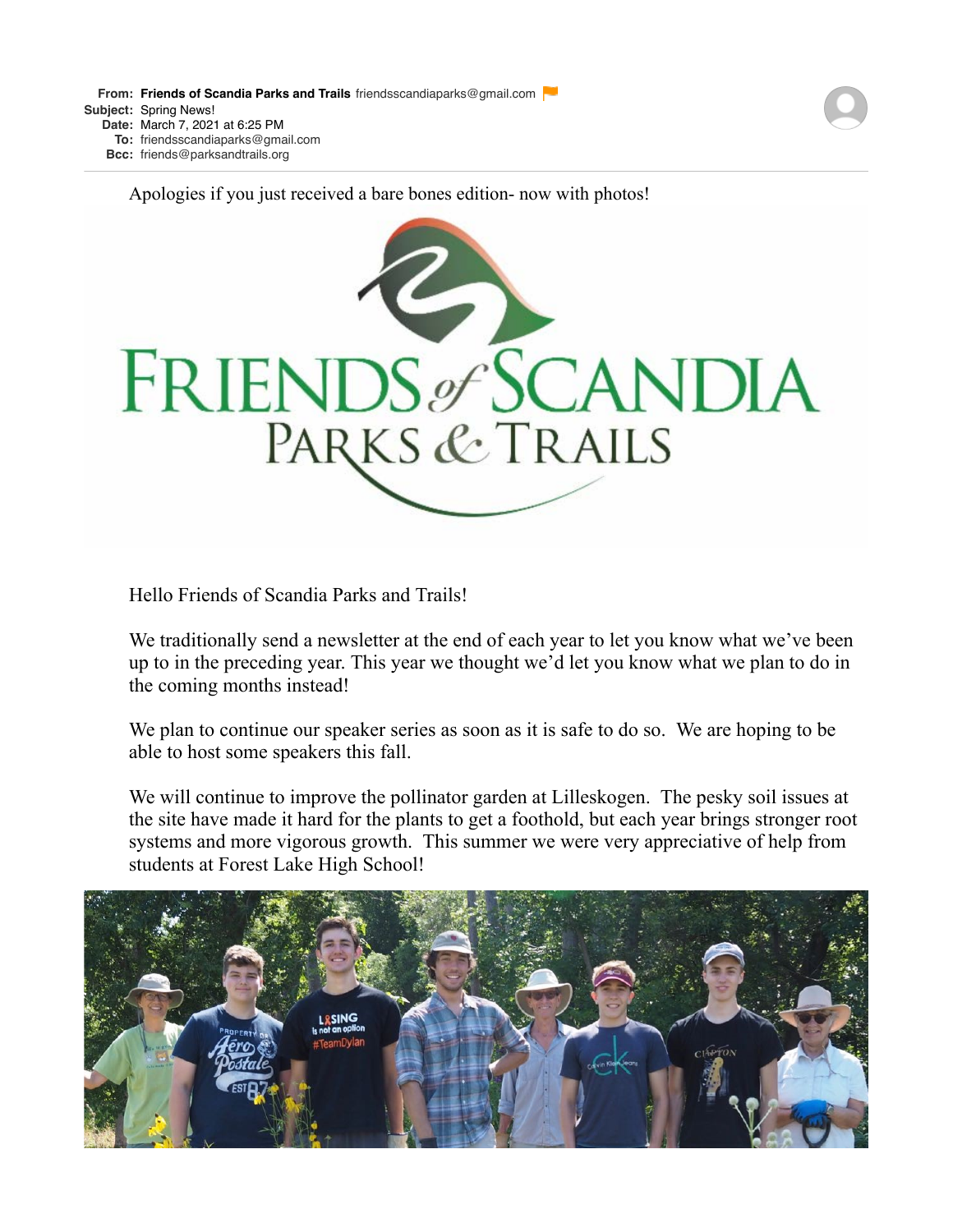



In late summer we plan to repeat the pollinator survey that we did at William O'Brien State Park in 2019. We all learned a lot about our local pollinators and had a ton of fun meeting some of you!

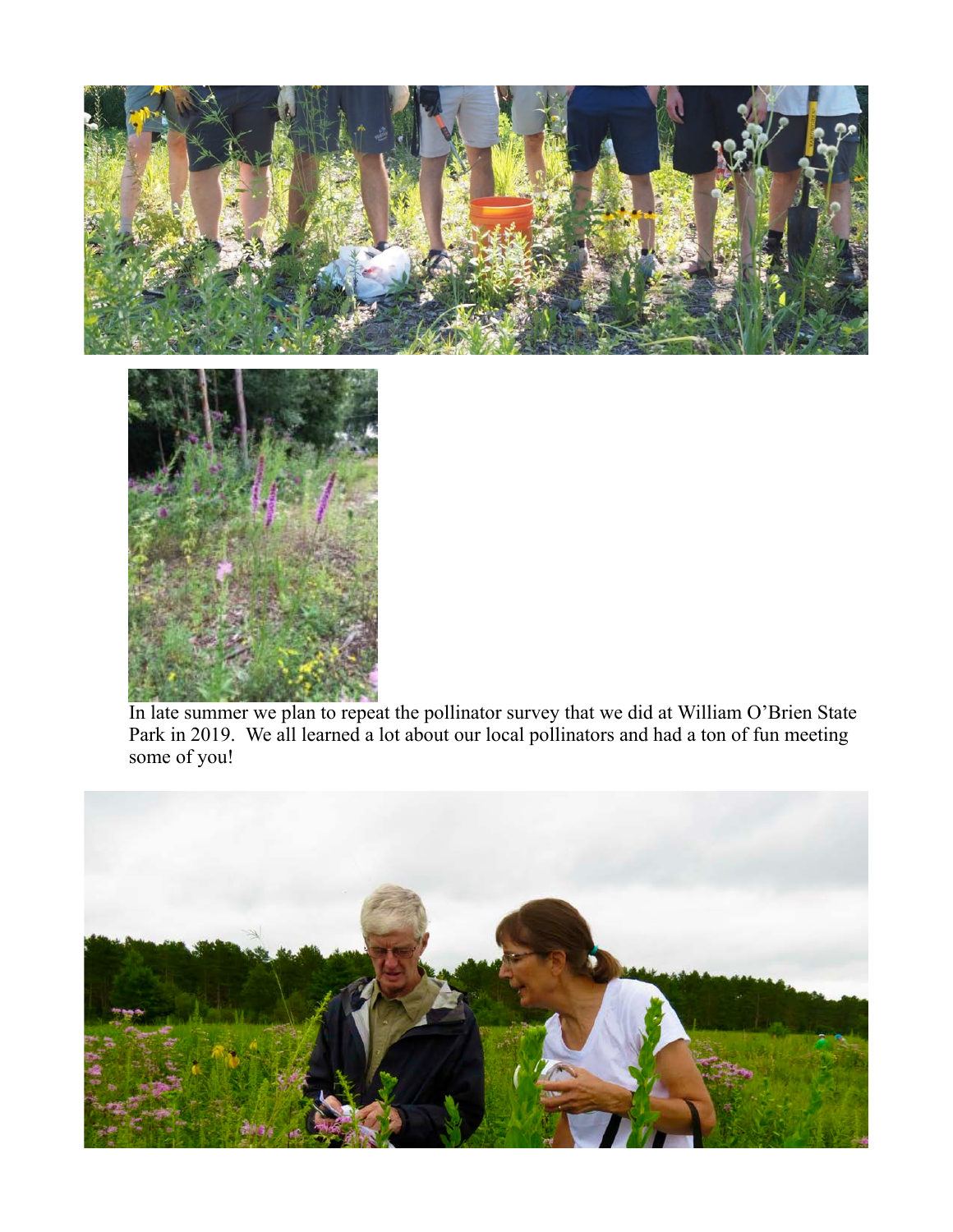



In the midst of the pandemic, we were able to partner with Great River Greening and the City of Scandia to apply for grant funding from the Outdoor Heritage Fund to do ecological management at Wind in the Pines Park. The management will be primarily buckthorn control. We received preliminary approval and hope to get final approval from the state legislature this spring.

We also plan to host our own work days to address buckthorn at targeted parks in Scandia as we have been doing for many years.

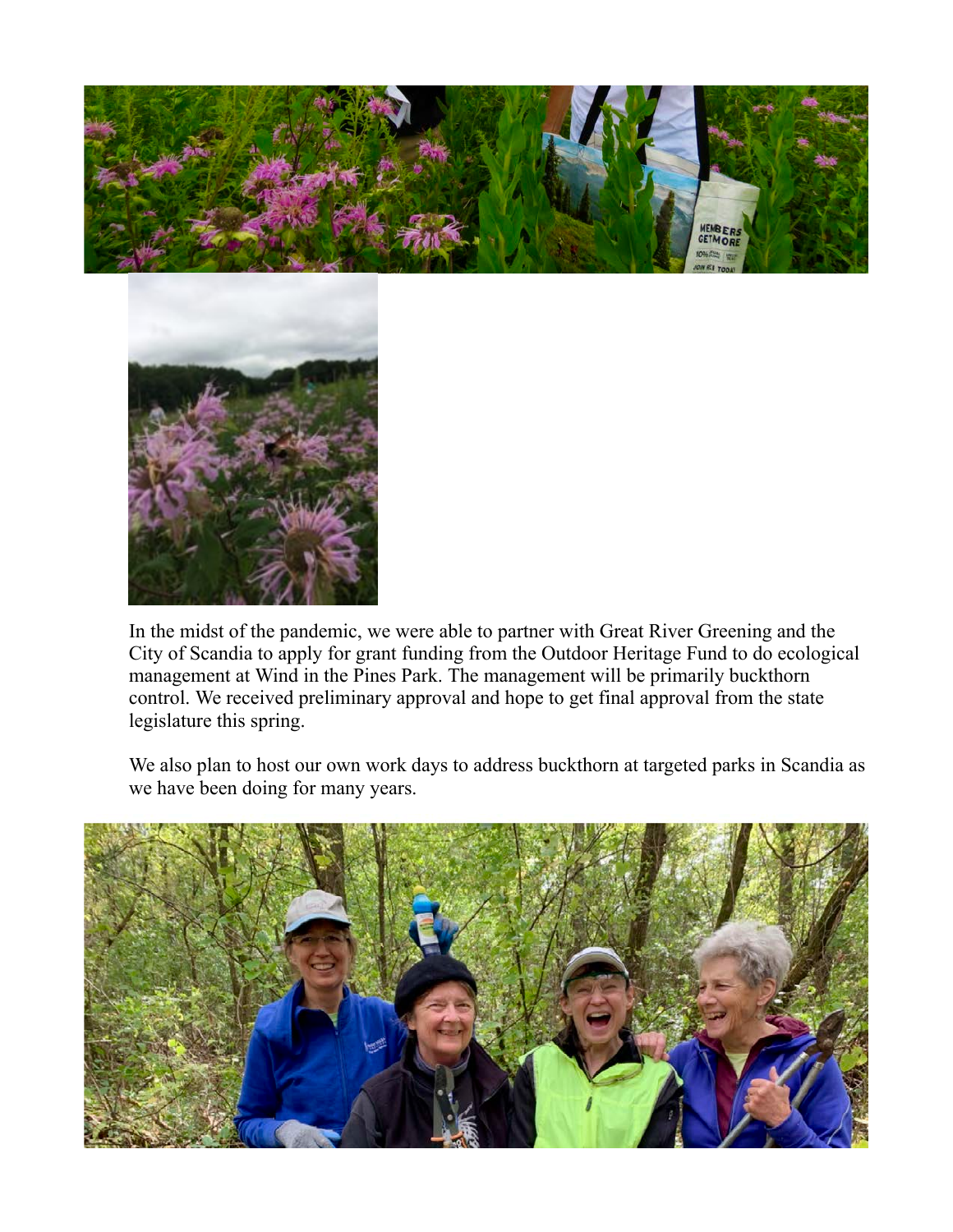

Throughout the year we will continue to stay informed about progress of the Gateway Trail extension in Scandia. Progress was stalled last year by the pandemic, but work is afoot to keep the trail in the forefront of the minds of our legislators. We will be sure to let you know what you can do to support those efforts.

Friends of Scandia Parks and Trails has been instrumental in Scandia's membership in the [Green Steps Cities Program](https://greenstep.pca.state.mn.us/). We continued to support the city's efforts to advance in the program and are currently assisting the city on acquiring [Step 4](https://greenstep.pca.state.mn.us/page/steps-4-and-5) status for Scandia.

We hope you will all continue to follow us on [Facebook](https://www.facebook.com/FriendsOfScandiaParksAndTrails/) and let us know what gets you out in and on Scandia parks and trails! As always, if you have thoughts about activities we can do, please reply to this email, we love to hear from you!

If you'd like to donate, please visit our page on the **[Parks and Trails Council of Minnesota](https://www.parksandtrails.org/friends-groups/meet-friends/scandia-parks/)** where you can easily donate online.

Thank you to all of you, and may we all have a joyful spring and summer in which to enjoy our parks and trails!

*Mary Hooley, Karen Schik, Lisa Philippi, Lisa Schlingerman, Leila Denecke, Brad Borg, Tom Vogen, Rich Burton, Kristin Tuenge and Cristina de Sobrino*